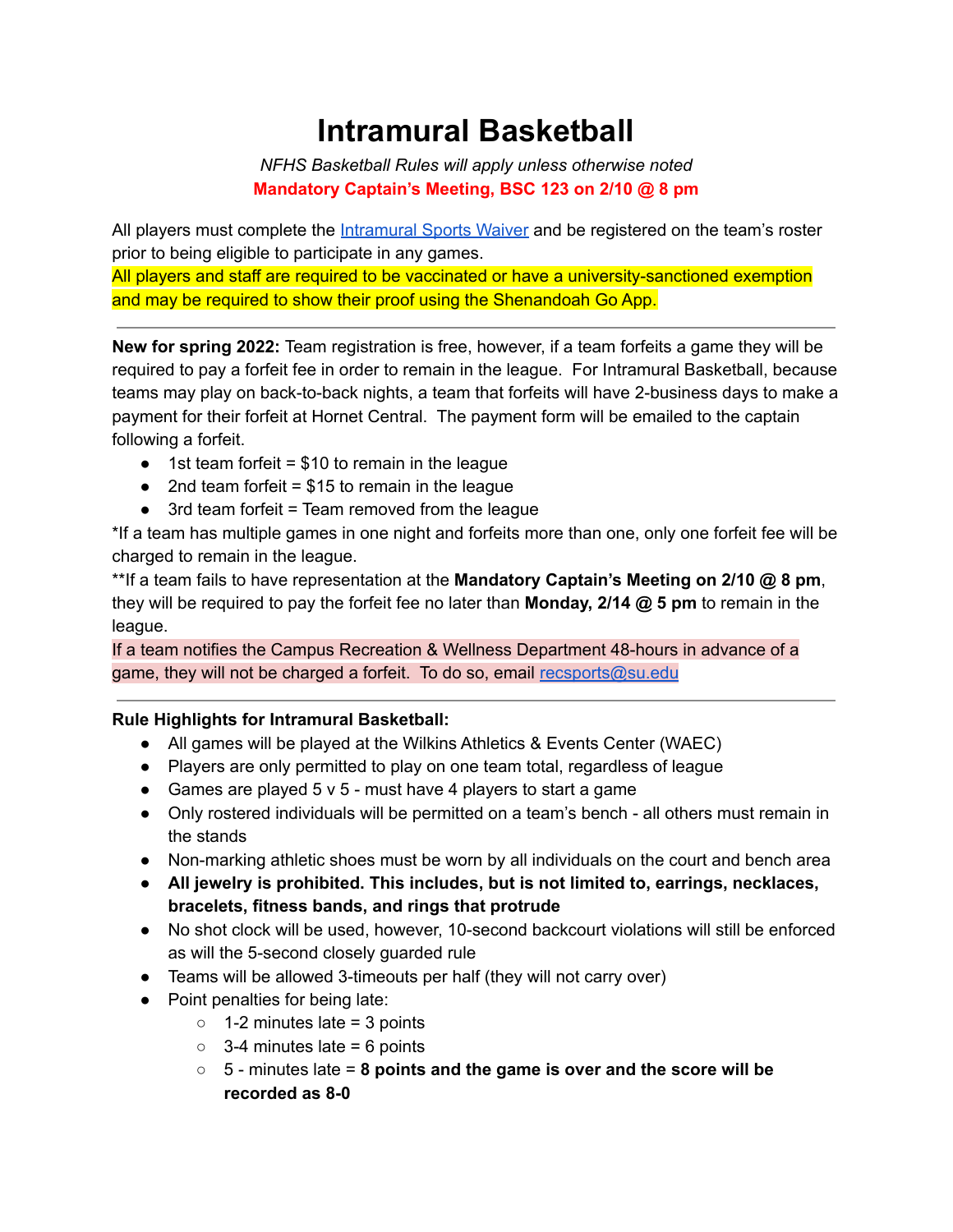## **Official Game:**

- All games will consist of two 15-minute halves (running clock)
	- Halftime will be no longer than 3-minutes (referee discretion)
	- $\circ$  The game clock only stops for dead balls in the last two minutes of the game
	- $\circ$  If one team obtains a lead of 15-points or more at any point under two minutes in the second half, the clock will continue to run
		- If the deficit is reduced to less than 15-points, the clock will stop accordingly
	- Intramural Sports will provide game balls for each contest

# **Forfeit/Default:**

• Teams must have four players present to avoid default/forfeit. If a team does not have the required minimum number of players present at game time, the point penalties for being late that are listed in the *"Rule Highlights for Intramural Basketball"* on page 1, will be enforced.

# **Overtime:**

- If regulation ends in a tie, a 3-minute overtime period will be played with the following criteria:
	- A jump ball will determine possession
	- Team and player fouls will carry over into overtime
	- The clock will stop during the last 1-minute only
	- Teams will get one timeout for each overtime period, they will not carry over
	- In the regular season, if the score remains tied after one overtime period, the game will end in a tie
	- During the postseason, if overtime ends in a tie, additional 3-minute periods are played until there is a winner

# **Timeouts:**

- Each team has three, 30-second timeouts per half.
- A team may call timeouts only when they have possession, or prior to the ball being inbounded after a made basket.

# **Players:**

- Games are played with 5-players on the court per team
- The game will start if four players are present at game time
	- $\circ$  If one team only has 4-players, the other team may still play with 5
- A team can play with three players only if others have been injured or have fouled out
	- Ejections that reduce a team to three players result in a forfeit
- To add players to your roster, please email [recsports@su.edu](mailto:recsports@su.edu) with your team name, the player to add, their SU ID #, and email address

# **Substitutions:**

- Substitutions are allowed only on a dead ball
- *All subs must report to the score table before entering the game*
	- Officials will signal subs into the game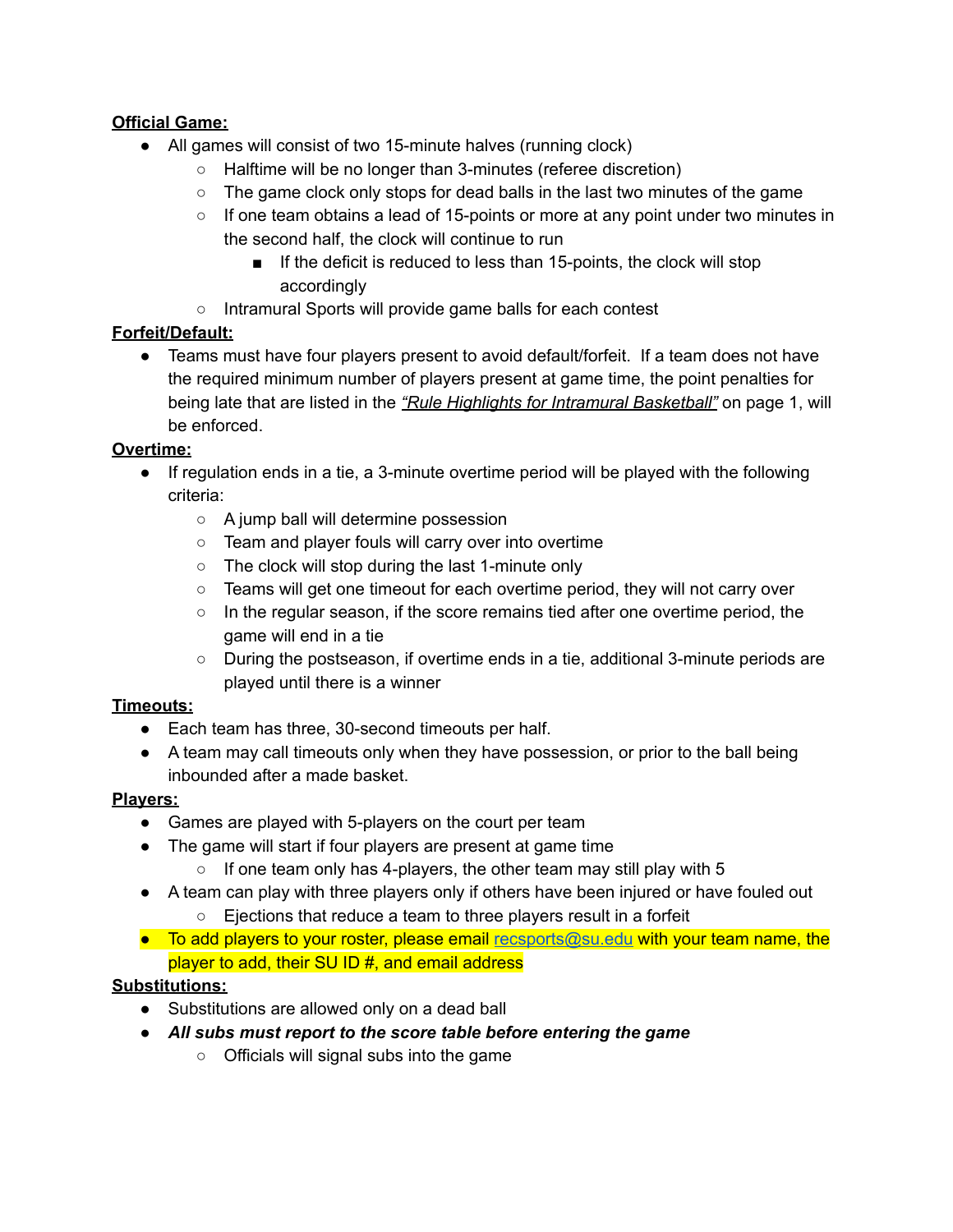● If a referee stops a game due to "injury," that player must be substituted for, or a team must use a timeout for them to remain on the court. If able, they may return on the next stoppage of play

#### **Rosters:**

- The maximum number of players per team is 15
- Players may only be added to a roster until a team's final regular-season game
- No students listed on a 2021-2022 NCAA basketball roster are permitted to participate
- *All players in the team area must be on the roster; otherwise, they are considered spectators and must be in the stands on the opposite side of the gym*

#### **Fouls:**

- Players receiving five fouls are out of the game
- Offensive fouls will count toward player fouls, but not team fouls

## **Free-Throws:**

- On a shooting foul, the fouled player will be awarded a free throw for each point the shot was worth
	- If the initial shot was made, there will be 1 free throw awarded

## **Bonus:**

- On the seventh personal team foul, each subsequent foul will result in a 1-and-1 free throw sequence
- On the tenth personal foul double bonus, free throws will be in effect

## **Types of Fouls:**

- **Personal Foul:** *An infraction that violates the written rules of the game*
- **Technical Foul:** *Any infraction of the rules penalized as a foul which does not involve physical contact during the course of play between opposing players on the court, or is a foul by a non-player*
- **Flagrant Foul:** *Is violent in nature or a noncontact play demonstrating unacceptable or uncivil behavior. The penalty for a Flagrant Foul is immediate ejection*
- **● Intentional Foul:** *A foul deliberately committed by a defensive player to stop play. This does not include fouls to stop the clock at the end of a half. These typically occur on breakaways*
- A technical, flagrant, or intentional foul results in awarding the other team two free throws and possession
	- This will take place with no other players on the shooter's half of the court
	- All fouls will result in a personal foul as well

# **Player Conduct:**

- A player who receives two technical fouls in one game will be ejected
	- $\circ$  That player must leave the facility and not return for the duration of that evening
	- Any player ejected from a game must meet with the Director of Campus Recreation & Wellness prior to being eligible for any future Intramural Contests
- Campus Recreation & Wellness reserves the right to contact DPS and/or to submit a "Student of Concern" report in order to properly document a situation with the university
- Any player who receives three technical fouls during a season may not play for the remainder of the season